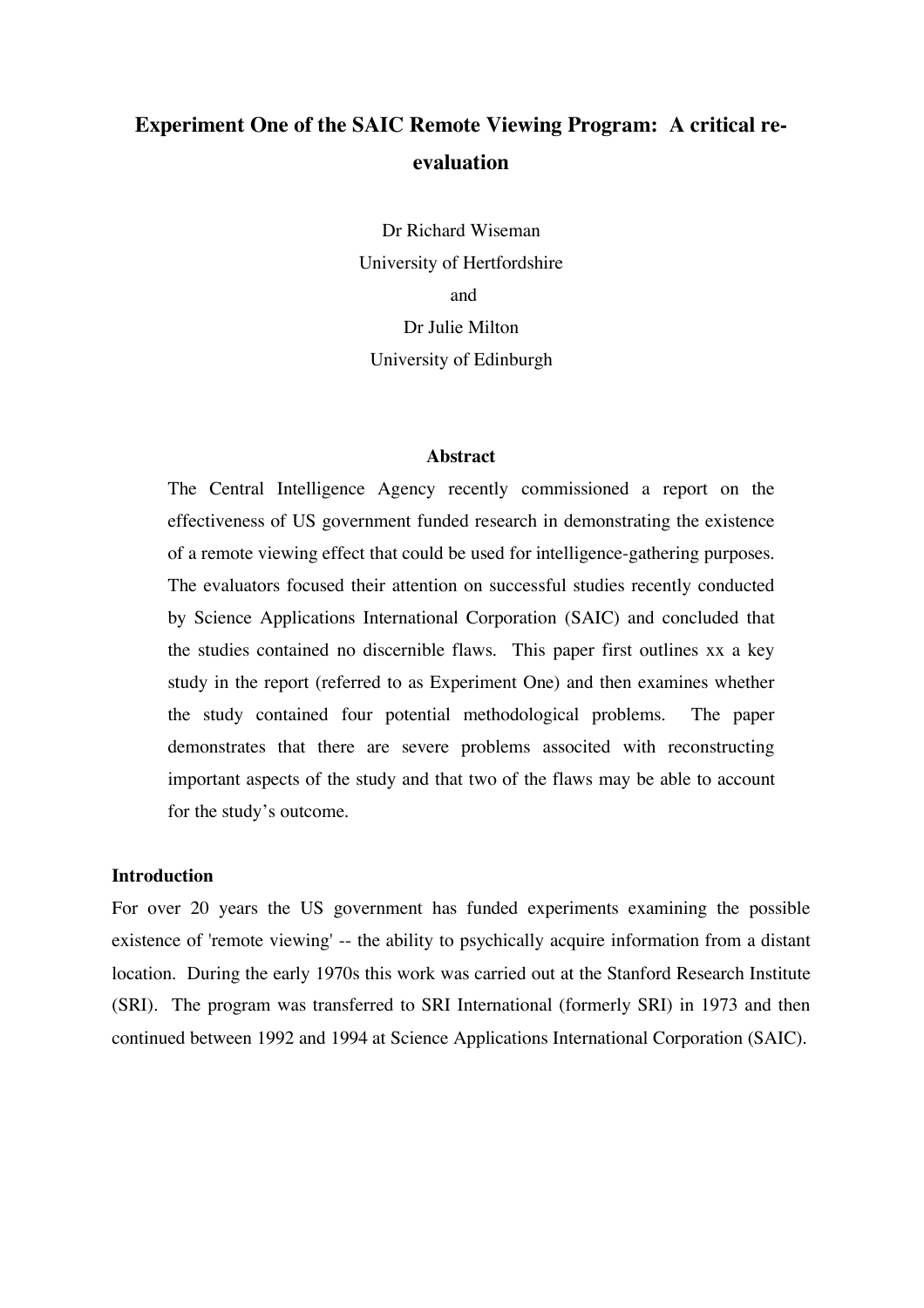In September 1995, the American Institutes for Research (AIR), contracted by the Central Intelligence Agency, assembled a 'blue ribbon' panel to evaluate this research (Mumford, Rose & Goslin, 1995). The panel included two reviewers chosen for their expertise in parapsychological research, namely Dr Jessica Utts, a professor of statistics at the University of California at Davis and Dr Ray Hyman, a psychologist at the University of Oregon. Dr Michael Mumford and Dr Andrew Rose, both of them senior behavioural scientists and experts in research methods at AIR, together with Dr Lincoln Moses, a professor of statistics at Stanford University and Dr David Goslin, President of AIR and review coordinator, completed the panel. The resulting AIR report contained two major reviews of the reseach (Utts, 1995a; Hyman, 1995a) and a concluding section that outlined the main points of aggreement and disagreement between the two reviews. Both Utts' and Hyman's reports have since been reproduced in two journals (Utts, 1995b, 1996; Hyman, 1995b, 1996).

Utts (1995a) and Hyman (1995a) directed their attention mostly to the SAIC experiments, in part because, unlike in the case of SRI work, they had access to written details of the full set of ten SAIC studies. Dr Edwin May, SAIC's project supervisor for the remote viewing work, was available to provide details that were not covered in the written reports. Utts took the approach that if the SAIC experiments' successful outcomes had been obtained under methodologically rigorous conditions, then it would be reasonable to conclude that there was evidence for the existence of 'anomalous cognition' or ESP. One of the most important parts of her report therefore involved assessing the safeguards employed in the SAIC remote viewing studies by means of a checklist of eight specific issues. These issues, partly derived from criticism of some of the early SRI experiments [Footnote 1], included concerns about using an adequate randomisation source, preplanning the statistical test for the study's outcome, and so on. For the only detailed assessment of an individual study in her report, Utts selected a single experiment from the group as an example of her evaluation method for all of the studies and described how its methodology contained adequate safeguards against the eight potential methodological loopholes. The study chosen was Experiment One, which had obtained statistically significant results. Both Hyman and Utts agreed that this experiment didn't contain any obvious flaws.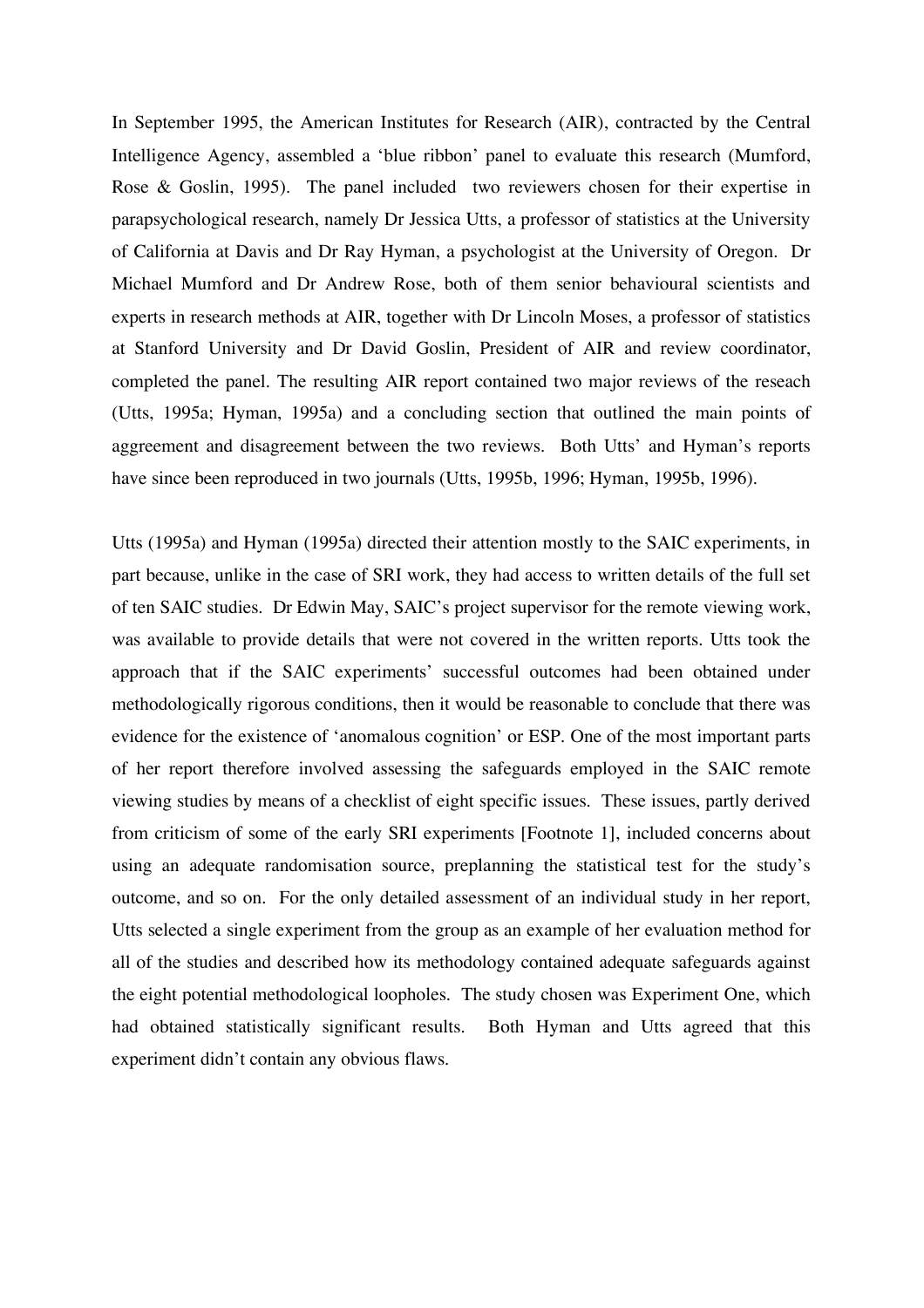The publication of the AIR report generated a huge amount of media interest, much of it favourable to the view that the SAIC experiments supported the existence of ESP. Coverage in the US included items on ABC News Nightline, CNN Prime News, CNN Larry King Live, CBC World News and articles in USA Today, Washington Post, International Herald Tribune, and news of report appeared in the media of other countries including the UK, India, Germany and China.

The first author (henceforth referred to as RW) has an interest in assessing strong claims for the existence of psi and the AIR report constituted a strong claim, indirectly by the US government, that the SAIC studies were methodologically 'clean' and yet still successful. RW therefore became interested in attempting a replication and so in February 1996 contacted May regarding this plan. May was enthusiastic about the idea and asked RW to propose an experimental protocol. Before doing so RW thought it would be useful to examine the protocol used in Experiment One. He chose this study for three reasons. First, it had been discussed in detail and endorsed by Utts (1995a) in her AIR report. Second, it was one of the few SAIC studies that had been published in a peer-reviewed journal (Lantz, Luke & May, 1994) rather than as an internal report. Third, like all of the SAIC experiments, its design had been examined before the study began by a multidisciplinary 'Scientific Oversight Committee' that included a Nobel Prize winning physicist and internationally known professors of statistics and psychology. As such, RW expected the experiment's methodology to be a suitable template for the proposed replication.

Because the information in Lantz et al.'s (1994) paper and the AIR report was not sufficient to fully evaluate the experiment's protocol, RW asked May for additional details. May kindly sent a copy of an SAIC technical report about the experiment (May & Lantz, 1991) and provided additional information via correspondence and meetings with RW.

However, as the assessment of the protocol progressed it became apparent that Experiment One's methodology contained some problems. RW therefore decided to examine the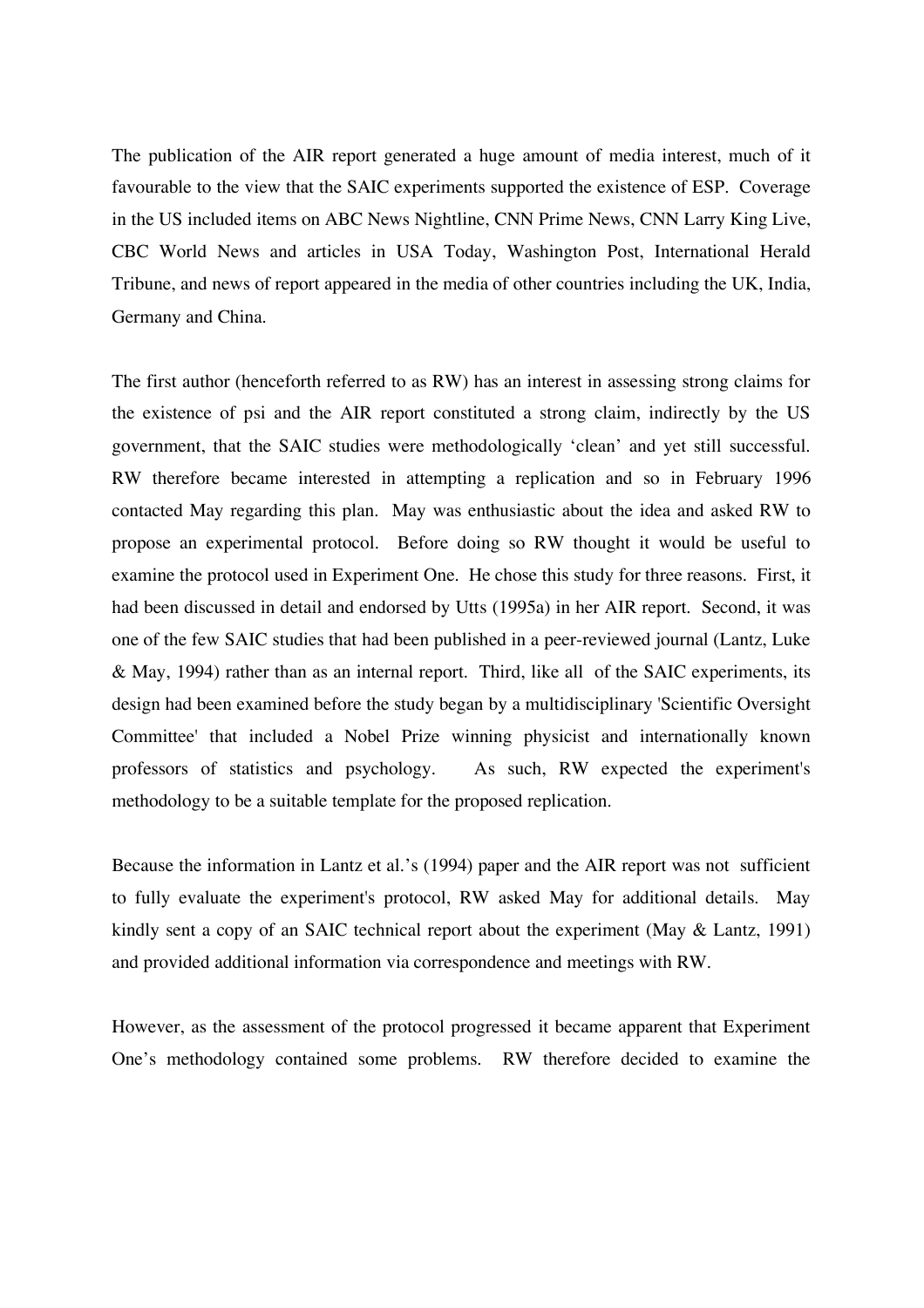protocol in detail, both to reassess the validity of the experiment and to help ensure that future studies, including his own replication attempt, would avoid similar pitfalls. May agreed to provide the necessary unpublished informaion concerning expt Ones procedure, In order that RW could conduct a detailed critiquye for publication. The outcome of this critical re-evaluation is presented here.

### **Summary of Experiment One**

Lantz et al. (1994) describe three experimental roles for SAIC personnel in Experiment One, without identifying the holders of those roles by name. May (personal communication to RW, 29 April, 1996) informed RW that the Principal Investigator was Nevin Lantz, the Experiment Co-ordinator was Wanda Luke, and the Analyst (independent judge) was May himself. To clarify later discussion, these experimenters are referred to by name instead of by title in the following account of Experiment One summarised from Lantz et al.

Experiment One was carried out in 1992 and employed a 2x2 design to explore whether receivers' psychic performance was affected by (i) the presence or absence of a sender and/or (ii) the type of target used during a trial. Half of the trials therefore involved a sender while the other half had no sender, and half of the trials involved 'static' targets (photographs from National Geographic magazine) while the other half used 'dynamic' targets (a varied selection of video clips). Prior to the experiment the targets had been grouped into sets of five, each set composed of only static targets or only dynamic targets. Targets within any one set were chosen to be as different from one another as possible.

Five receivers were involved in the experiment, each doing 10 trials in each of the 4 conditions. Two of the viewers lived in California and the others resided in Kansas, New York and Virginia, respectively. Lantz, who acted as sender, was in Lititz, Pennsylvania. May and Luke were at SAIC in Menlo Park, California.

Prior to the study, Luke randomly selected 40 targets (20 static, 20 dynamic) for each participant. A copy of each target was placed into an envelope and a trial number (1 to 40)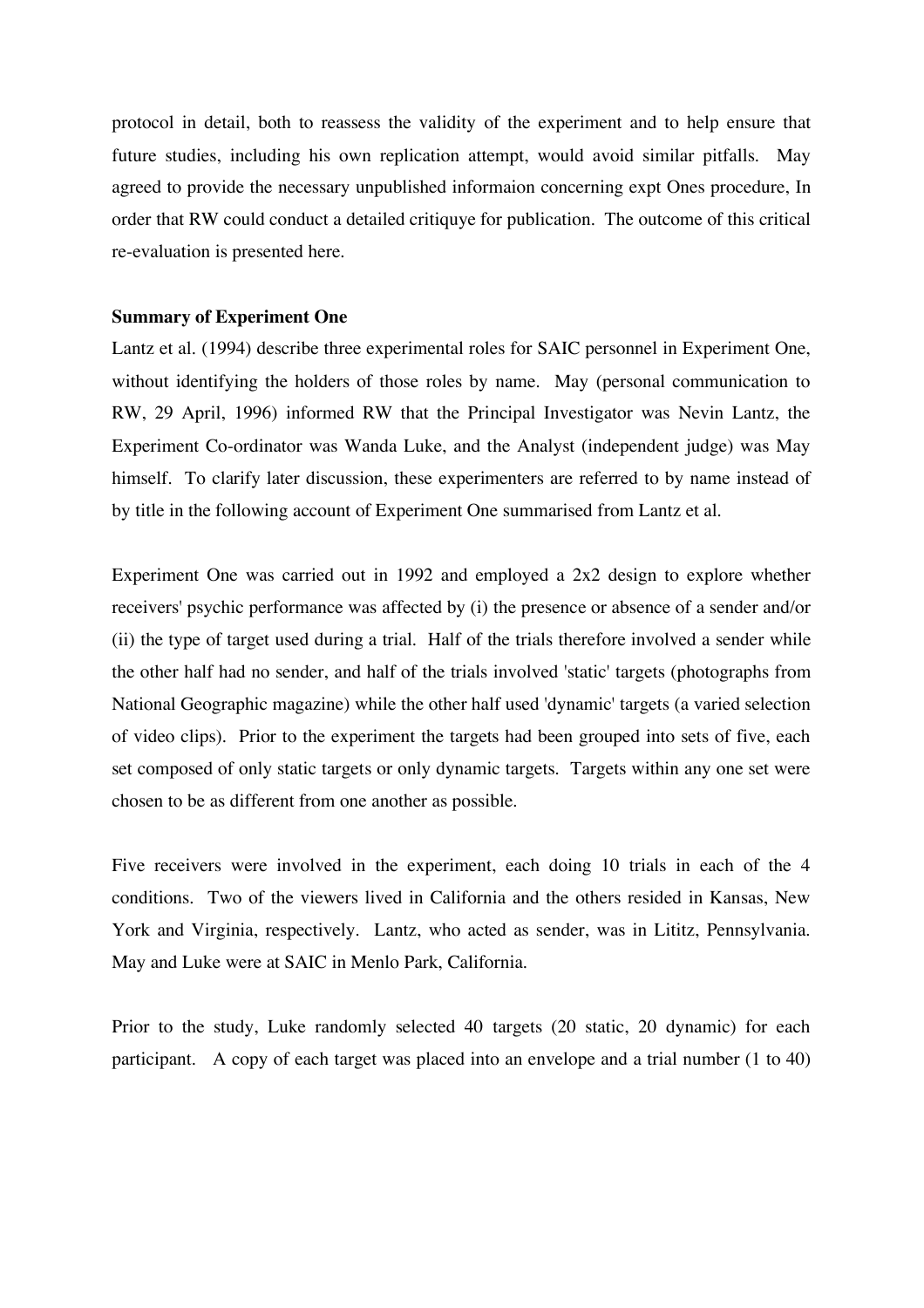written on the outside of the envelope. Half of the static targets and half of the dynamic targets were randomly assigned to the 'no-sender' condition and the envelopes containing these targets were sealed. The remaining targets were assigned to the 'sender' condition and these envelopes were left unsealed.

Luke then mailed all of these targets to Lantz. For each trial Lantz selected the appropriate envelope at a prearranged time. For 'no-sender' trials, he simply placed the unopened envelope on his desk. For 'sender' trials, he looked at the target for approximately 15 minutes. During this time the receiver, at his or her home, produced a 'response' by writing and/or drawing his or her impressions of the target. At the end of the trial the receiver faxed this response to Lantz. Lantz then sent the target to the receiver by return mail, to act as feedback. The receiver subsequently sent the original copy of the response and the copy of the target to Luke at SAIC.

When Luke received the response, she removed the receiver's name and the date and time of the trial. She then gave May, the independent judge, the receiver's response and the appropriate 'target set' (i.e., the set containing a copy of the actual target and four decoys). He ranked the target set items in order of their correspondence to the receiver's response, giving a rank of 1 to the target most similar to the response.

Using Solfvin, Kelly and Burdick's (1978) sum of ranks statistic [Footnote 2] to assess the outcome, we find that the whole study was statistically significantly above chance  $(N=200,$ effect size, Z/N1/2,=.12, p<.043, 1-tailed). Lantz et al. (1994) also found that trials involving the static targets were independently significant (N=100, effect size =.24, p<.0073) whereas those with dynamic targets were at chance  $(N=100, \text{ effect size} = .00, \text{p} = .5)$ . There was no significant difference in scoring between those trials that involved a sender and those that did not, nor were there any significant interactions between the sender and target variables.

### **A critical re-evaluation**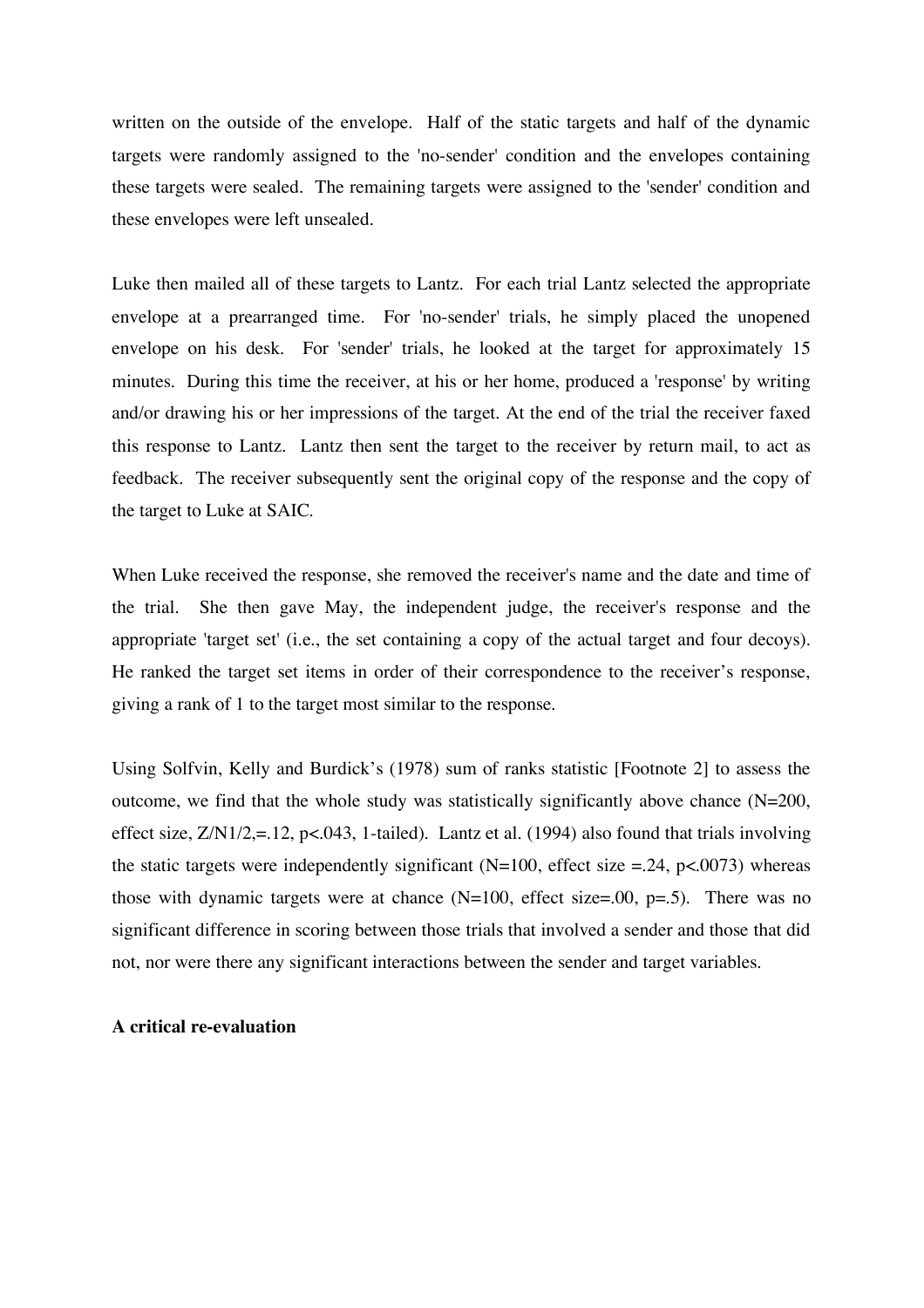Examination of Lantz et al.'s (1994) description of the study indicated the possibility of four methodological loopholes. The following sections describe our attempts to clarify to what extent each might have affected the study's outcome. We are indebted to May for generously taking the time to address the issues raised.

### *(i) Safeguards against the experimenters inadvertently altering the receivers' responses*

In ESP research it is generally accepted that any individual who records, transcribes or edits a receiver's responses should be blind to the identity of the target (Milton & Wiseman, 1997). This safeguard prevents experimenters inadvertently biasing the response to match the target, for example by unconsciously tending to edit out inaccurate sections of the response more than accurate sections. In Experiment One, RW noticed what appeared to be an opportunity for a similar potential flaw, namely, for a non-blind experimenter (Luke) to accidentally leave handling cues on the receivers' responses that might unconsciously bias the independent judge.

According to Lantz et al.'s (1994) account, Luke had two opportunities to discover the identity of each trial's target. First, she randomly selected the targets, packaged them and shipped them to Lantz. Second, the receivers returned the feedback copy of the target to Luke. Lantz et al. also note that the receivers sent their responses to Luke, who removed the receiver's name, the date and trial number from the response sheet. In short, Lantz et al.'s account of Experiment One described no safeguards against Luke knowing the target for each trial and accidentally leaving marks (e.g., smudges) on the response sheets that might have cued the independent judge to the target's identity without him having consciously observed the cues.

Given that this procedure outlined by Lantz et al. (1994) seemed to contain a potential flaw, RW asked May whether their description of this aspect of the procedure was correct. May (personal correspondence, 29 April 1996 [Footnote 3]) confirmed that there had only been one person responsible for selecting the targets and removing the trial-identifying information from the responses when they were returned to SAIC, and that that person was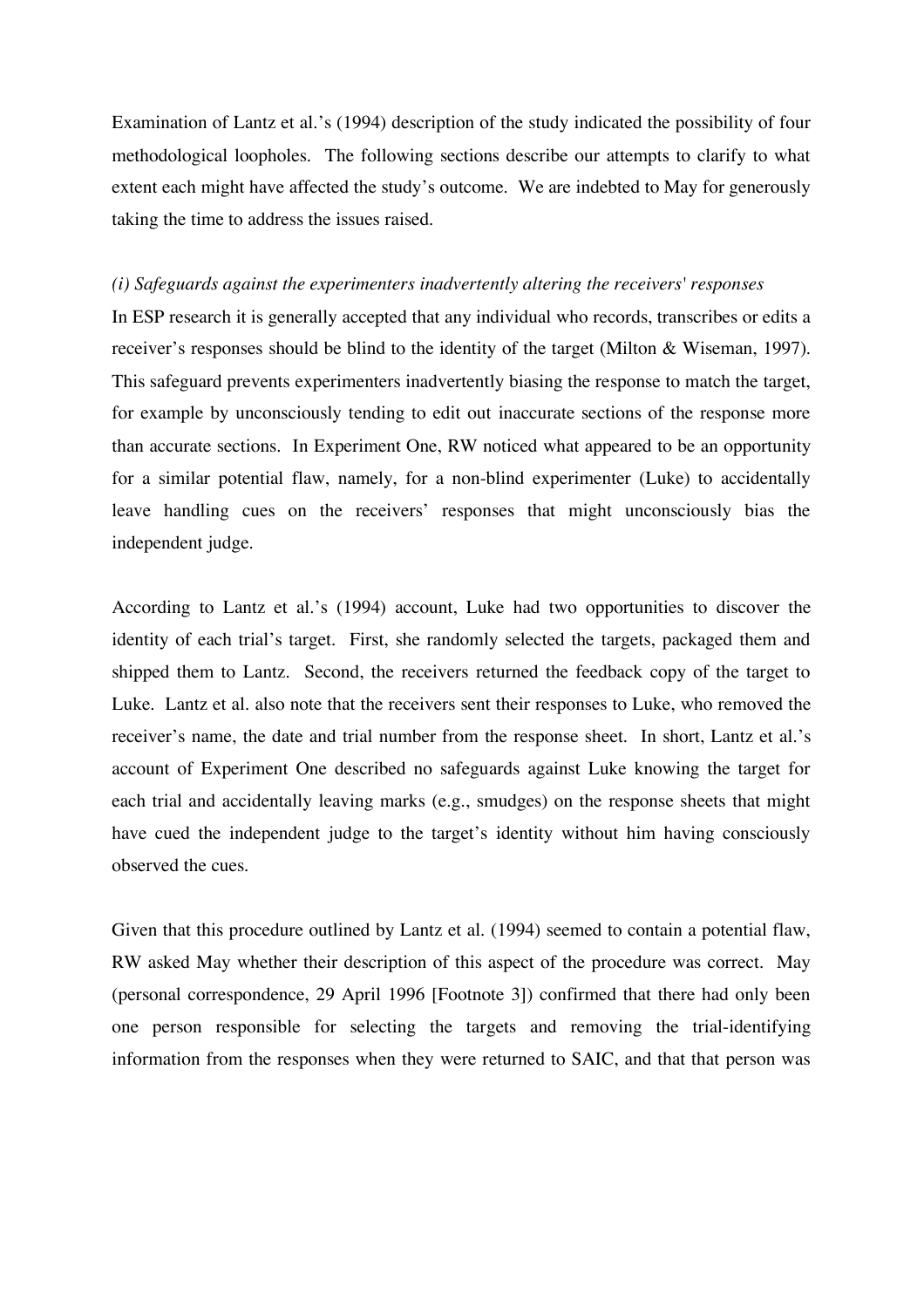Luke. He also stated that the receivers 'never sent the target material back' to SAIC (personal correspondence, 29 April 1996). However, Lantz et al. state that 'The target copy and original response were subsequently sent to the Experiment Coordinator [Luke] in Menlo Park, CA [SAIC]' (p. 289). May's memory of this aspect of the protocol conflicted with the account in Lantz et al. (see the first two rows of Table 1). RW asked May about this discrepancy and he replied that he could not have remembered it correctly and that either the Lantz paper or his memory was incorrect (personal correspondence, 29 April 1996).

May then asked Luke and Lantz about this aspect of the protocol and sent the resulting 'collective memory' to RW (personal correspondence, 29 August 1996). This collective memory differed in two important ways from the information in Lantz et al. (1994) and the situation originally recalled by May (see the first three rows of Table 1). Both Lantz et al. and May stated that only Luke selected the targets, whereas the collective memory indicated that three people were involved. Also, Lantz et al. and May stated that Luke received and edited the responses whereas the collective memory stated that DeGraff carried out these tasks.

May then checked again with the other SAIC personnel and sent RW a second collective memory which differs from the information presented by Lantz et al. (1994), May and the first collective memory (see the third row of Table 1). First, the second collective memory stated that Macgowan and DeGraff initially selected and packaged the targets. Lantz et al. and May stated that these tasks were carried out by Luke, whereas the first collective memory stated that all three individuals were involved. Second, the second collective memory stated that the targets were returned to Macgowan and DeGraff. In contrast, Lantz et al. stated that they were returned to Luke whereas May didn't think they were returned at all. Finally, according to the second collective memory the responses were returned to Luke. This is in agreement with Lantz et al. and May, but not the first collective memory, which stated that they were returned to DeGraff.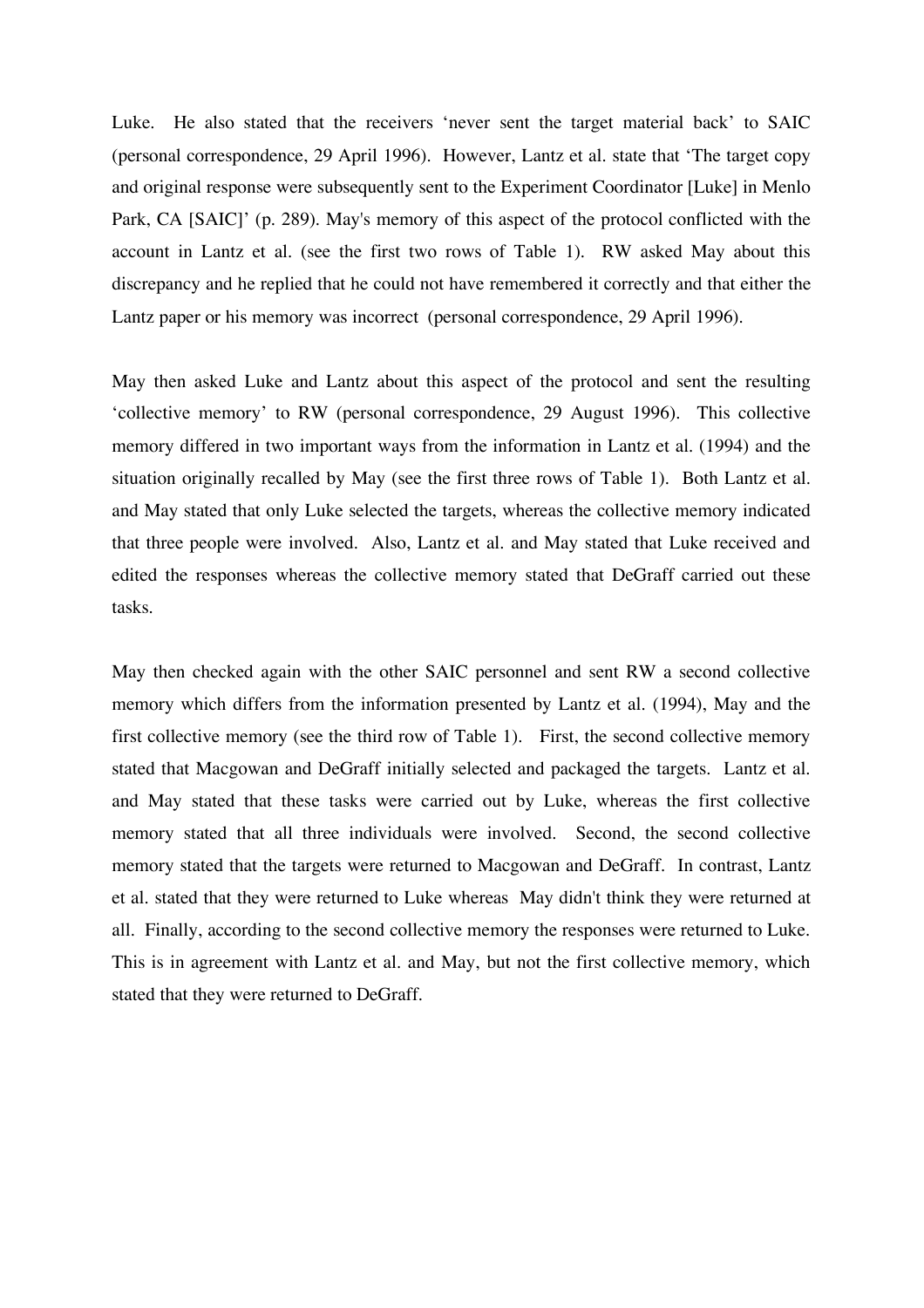In response to the PA paper xx May then sent RW a final version of events (personal correspondence, 30 April 1997). He noted that this version was the most reliable as he had spent a considerable amount of time carefully interviewing the people involved and had gone to the trouble of recording these interviews on videtape. In this final version of events the targets were selected by DeGraff, McGowan and a student assistant. Luke received the responses and was told the target pack from which the target was chosen, but was blind to the target. The final row in Table 1 shows the differences between this version of events and the previous versions.

|              | Target selection            | Handling         | Handling<br>and |
|--------------|-----------------------------|------------------|-----------------|
|              |                             | returned targets | editing         |
|              |                             |                  | responses       |
| Lantz et al. | Luke                        | Luke             | Luke            |
| May          | Luke                        | Targets          | not   Luke      |
|              |                             | returned         |                 |
| First        | collective   Luke, DeGraff, | Not mentioned    | DeGraff         |
| memory       | Macgowan                    |                  |                 |
| Second       | DeGraff,                    | DeGraff,         | Luke            |
| collective   | Macgowan                    | Macgowan         |                 |
| memory       |                             |                  |                 |
| <b>Third</b> | DeGraff,                    | Not mentioned    | Luke            |
| collective   | Macgowan                    |                  |                 |
| memory       | Student assistant           |                  |                 |

*Table 1: Differences in the accounts of Lantz et al. (1994), May's first recollection, the experimenters' first, second and third collective memory regarding who selected the targets, and handled the targets and responses at SAIC in Experiment One.*

To summarise, from Lantz et al.'s (1994) account of Experiment One it appeared possible that a non-blind experimenter may have handled receivers' responses before passing them on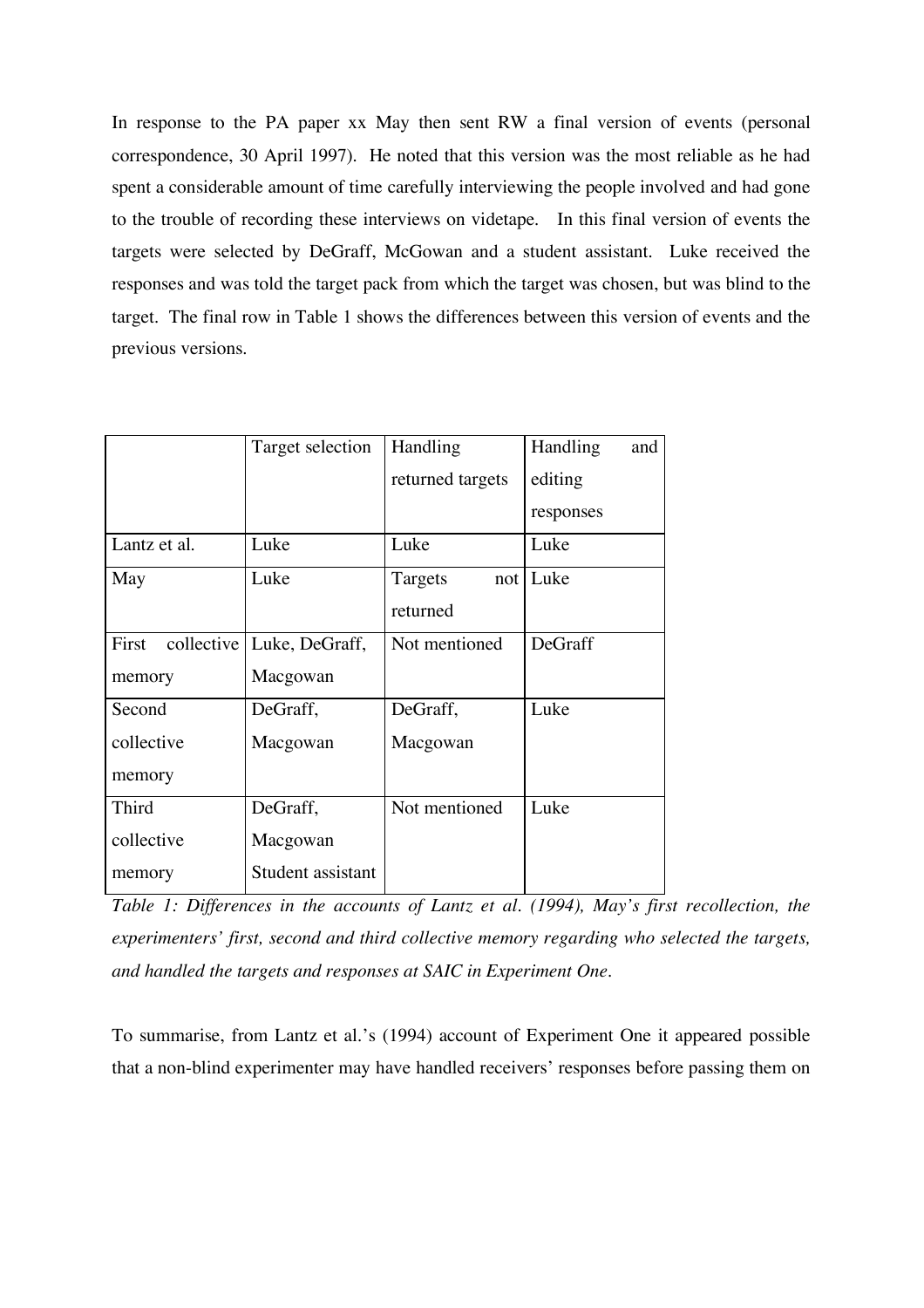to an independent judge, allowing an opportunity for inadvertent sensory cueing. xx May produced several different accounts of this aspect of the experimental protocol and so it is difficult to know the degree of certainly that one should attach to any of the accounts. However, assuming that the final version is correct, the possibility that cues could have been inadvertently given to the independent judge in the way suggested is ruled out.

# *(ii) Safeguards against receivers altering their responses after finding out the identity of the target*

Several commentators on parapsychological methodology have recommended that the target should remain shielded from the receiver until after his or her response has been secured (Akers,1984; Morris, 1986). This safeguard is important not only to rule out deliberate cheating but also because receivers might unknowingly smudge those parts of the response that most resemble the target, for instance as they trace a line with a finger or point out target-matching areas on the response sheet to another person. The judge's attention might be drawn to such areas because they look somewhat different to the rest of the response, not realising that the differences are due to handling or that the response sheet has been handled non-blind.

It is difficult to determine whether Experiment One employed sufficient measures to guard against this problem from the information presented in Lantz et al. (1994). They state that at the end of each trial (i) the receivers faxed a copy of their responses to Lantz, (ii) Lantz then sent the target, as feedback, to the receivers by return mail and (iii) the receivers sent their original responses to SAIC. However, Lantz et al. did not make it clear whether the receivers sent their responses to SAIC before or after they had received feedback from Lantz and whether the judge used the faxed or mailed response (a point also raised by Utts, 1995a).

RW asked May to clarify this point. He replied that it was possible that the receivers may have been in possession of their response and the feedback target at the same time (personal correspondence, 29 April 1996). May also noted that he had carried out the judging using a photocopy of the original version, not the faxed version (personal correspondence, 29 April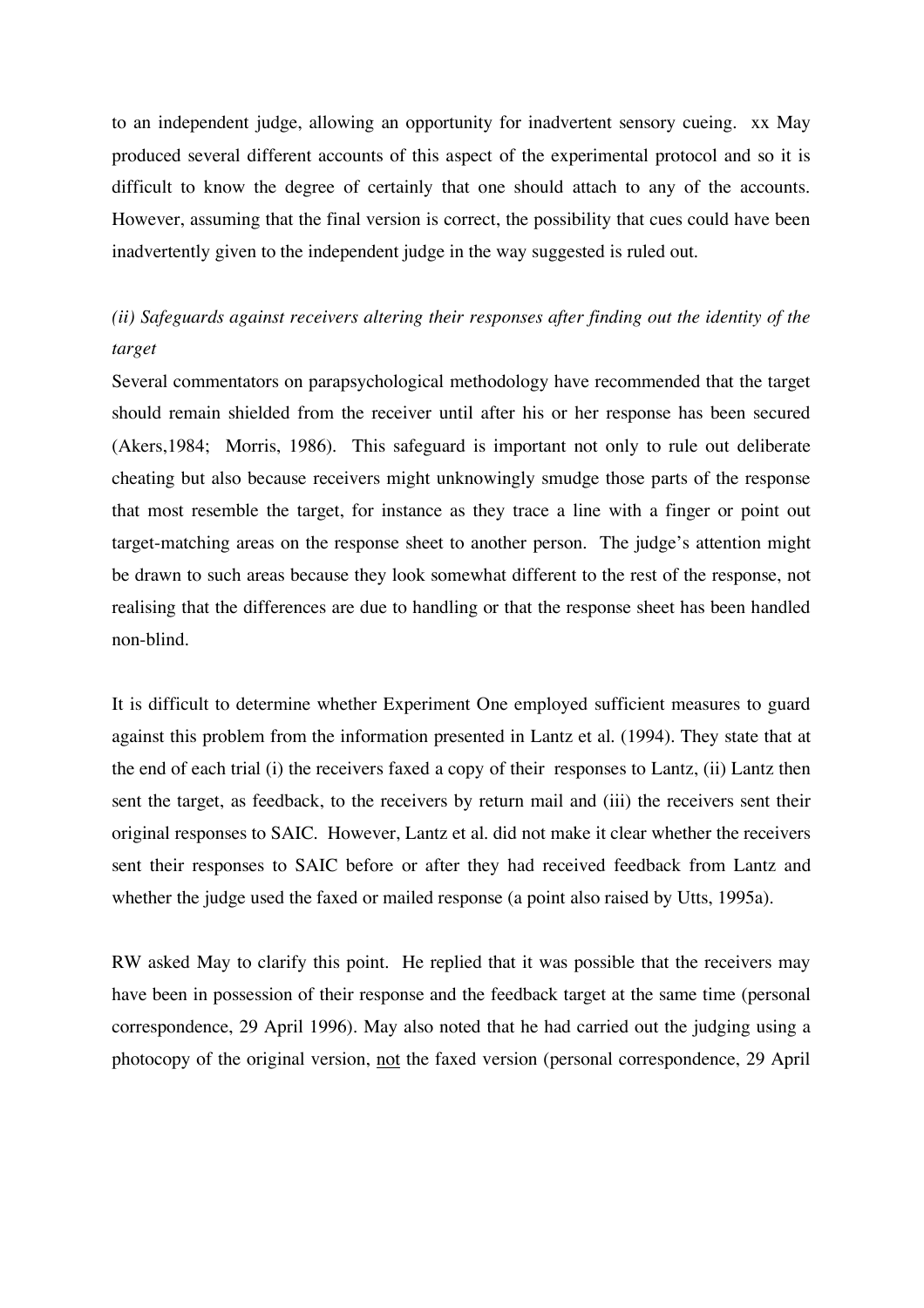1996). He would therefore have been judging photocopies of some responses that may have been handled by the receivers after they had obtained feedback. However, May noted that Luke had compared the responses that the receivers faxed to Lantz with the originals that they sent to SAIC and found were no differences between them (personal correspondence, 29 April 1996).

May later noted that this memory of events was incorrect, and that he had since discovered that he had judged from the faxes sent to Lantz, not the original responses (personal correspondence, 30 April 1997).

To summarise, Lantz et al. (1994) did not make it clear whether the judge used the faxed or original response. May first thought that he had used the originals, and that these were later compared with the faxed versions to ensure that the receivers had not altered their responses after obtaining the feedback target. However, May later stated that this was incorrect and that he actually judged from the faxes sent to Lantz. If this final reconstruction of events is correct, it is not clear why the experimenters compared the responses faxed to Lantz with the original response sent directly to SAIC. However, assuming that it is correct, the possibility of receivers inadvertently leaving any cues on their responses is ruled out. It does, however, open up a new potential pathway for sensory leakage, namely that Lantz (who knew those targets in the 'sender' condition) may have left cues on the faxes when he handled them directly after the completion of the trial. If this were the case, Lantz would only have left such cues on responses in the 'sender' condition, as he would be unaware of the targets in the 'no-sender' condition. One would therefore predict that the 'sender' trials would outscore the 'no sender' trials, but in fact there was no significant difference in scoring between the two sets of trials.

### *(iii) Safeguards against sensory leakage between the experimenter(s) and judge*

As previously mentioned, in ESP research it is generally recognised that anyone who knows the identity of the target should not transcribe or edit the receivers' responses before they are given to a judge. In addition, some experimenters also describe precautions against non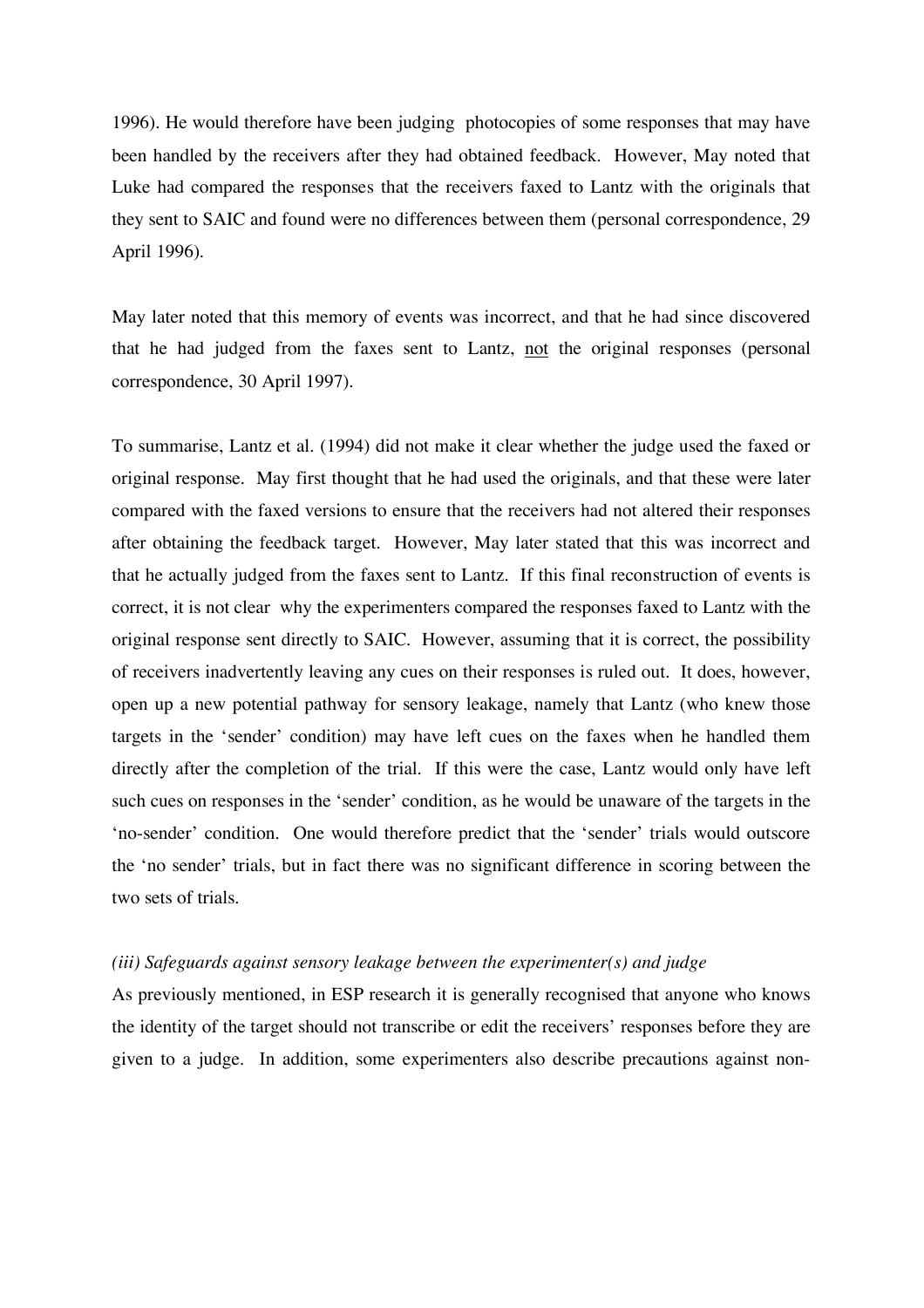blind experimenters having any contact with the judge. This is to minimise the possibility of the judge obtaining information about the target without realising it through nonverbal cues, inadvertent references to target content etc. (Milton & Wiseman, 1997).

Lantz et al. (1994) did not document how much contact the experimenter(s) who knew the identities of the targets had with the judge (May). However, May (personal communication, 22 Febuary 1997) informed RW that the SAIC personnel involved in the project (i.e., Luke, DeGraff and Macgowan) were working in offices a few meters away from his office and often had contact with him. In addition, although May had apparently told Utts that he had had no contact with Lantz (Utts, 1995a), he informed RW that the two of them occasionally met up (approximately three times a year) when Lantz visited SAIC (personal communication, 30 April 1997). However, May also stressed that the experimenters never discussed ongoing experiments with involved with the project (personal communication, 29 April 1996).

It is difficult to assess whether this agreement not to discuss the study with the judge would have been fully effective as a safeguard. Psychologists know little about the full range of ways in which inadvertent cueing can affect the behaviour of participants in experiments but there is no doubt that it happens (Rosenthal & Rubin, 1978). In the present case, an experimenter who knew the target identities might know that a particular image was the target a relatively large number of times and become biased towards referring to targetrelevant content in his or her everyday conversation with the judge without realising it. Alternatively, the judge may have unknowingly overheard the experimenters discussing, for example, that a particular image or videotape was the target in several trials.

The possible impact of this potential problem is extremely difficult to gauge. Clearly, no accidental, blatant references to target material (such as 'by the way, one of the targets was Niagara Falls') could have been made by an experimenter, or May and the other experimenters would have realised that the protocol had been breached and would have taken appropriate steps. Whether or not there were subtle cues of the type discussed, undetectable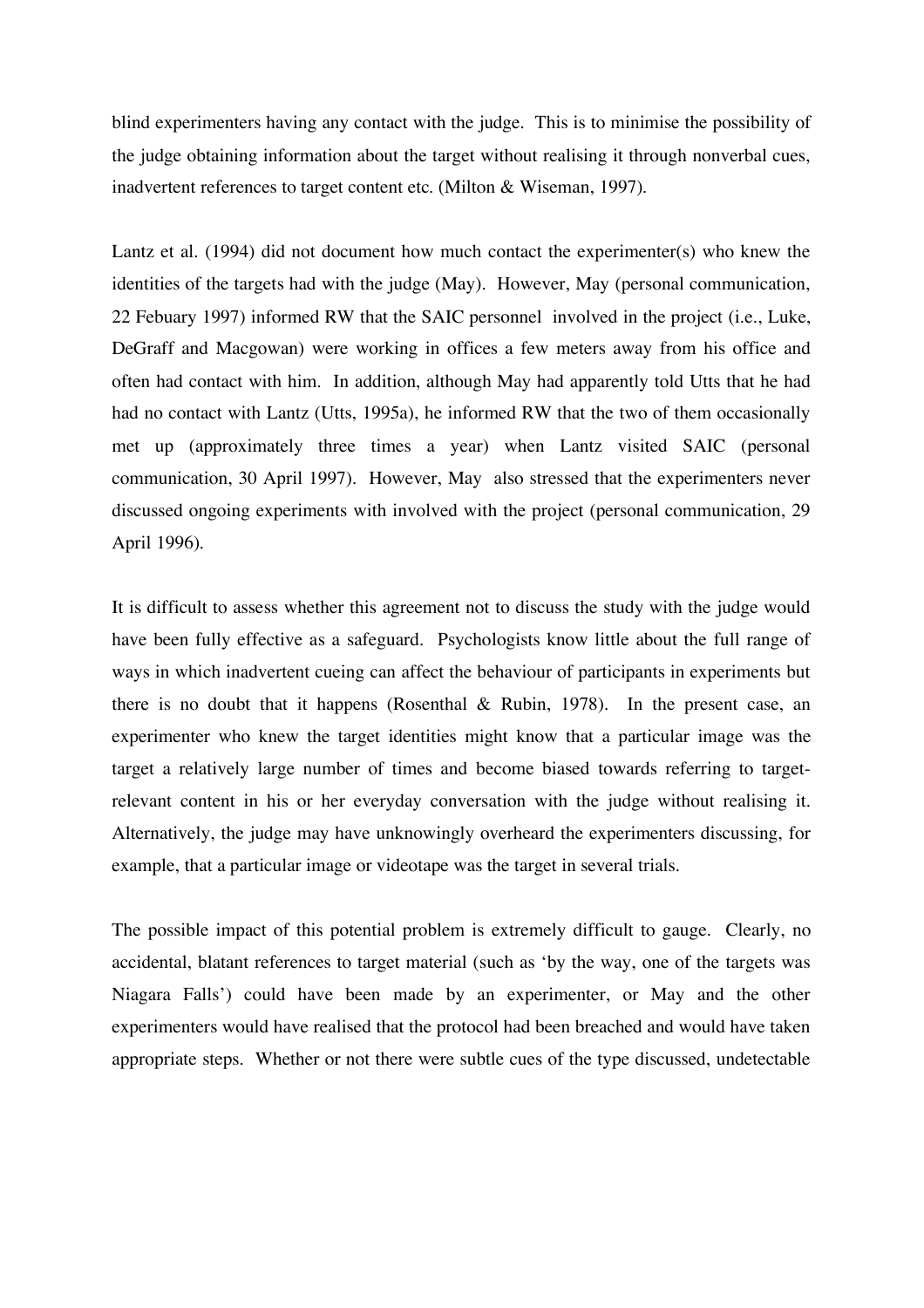by the experimenters, is impossible to assess. The evaluation of this problem is further complicated by the difficulties discussed in the first section involved in establishing which experimenters knew the targets' identities and had contact with the judge, either directly or via intermediaries.

*(iv) Safeguards against cues to past targets from responses judged out of their original order* Problems (discussed below) can arise in open-deck studies with trial-by-trial feedback of the target's identity, such as Experiment One, if the trials are judged out of order. Lantz et al. (1994) did not document whether the trials were judged in the order in which they were carried out, so RW asked May for more information. May (personal communication to RW, 29 April 1996) stated that trials were judged in random order rather than in their original order, about ten at any one time.

Kennedy (1979) has noted that such a procedure could introduce an artifact. His argument is best illustrated by the following scenario. Imagine a small experiment of only three trials. In the first trial the receiver draws a picture and then obtains feedback and discovers that the target was a picture of a waterfall. On trial two the receiver can't get the waterfall out of his or her head and draws an exact copy of it. The receiver then finds out that the target for this second trial was a picture of a mountain. In trial three the receiver draws an exact copy of this mountain and finds out that the target was a picture of a camel. If these trials were judged in the order in which they were carried out the receiver would be likely to score only at chance.

However, imagine that the trials were presented to the judge in reverse order. The judge would see the third trial first. He would see the receiver's drawing of the mountain and probably not assign the actual target (the camel) a first place rank. However, when the judge examined trial two he would look at the five possible targets and instantly recognise the mountain from the receiver's previous drawing. This might cause him to ignore the receiver's response for this trial (the waterfall) and choose the mountain. This trial would become a hit. When judging the first trial the judge would examine the five possible targets, immediately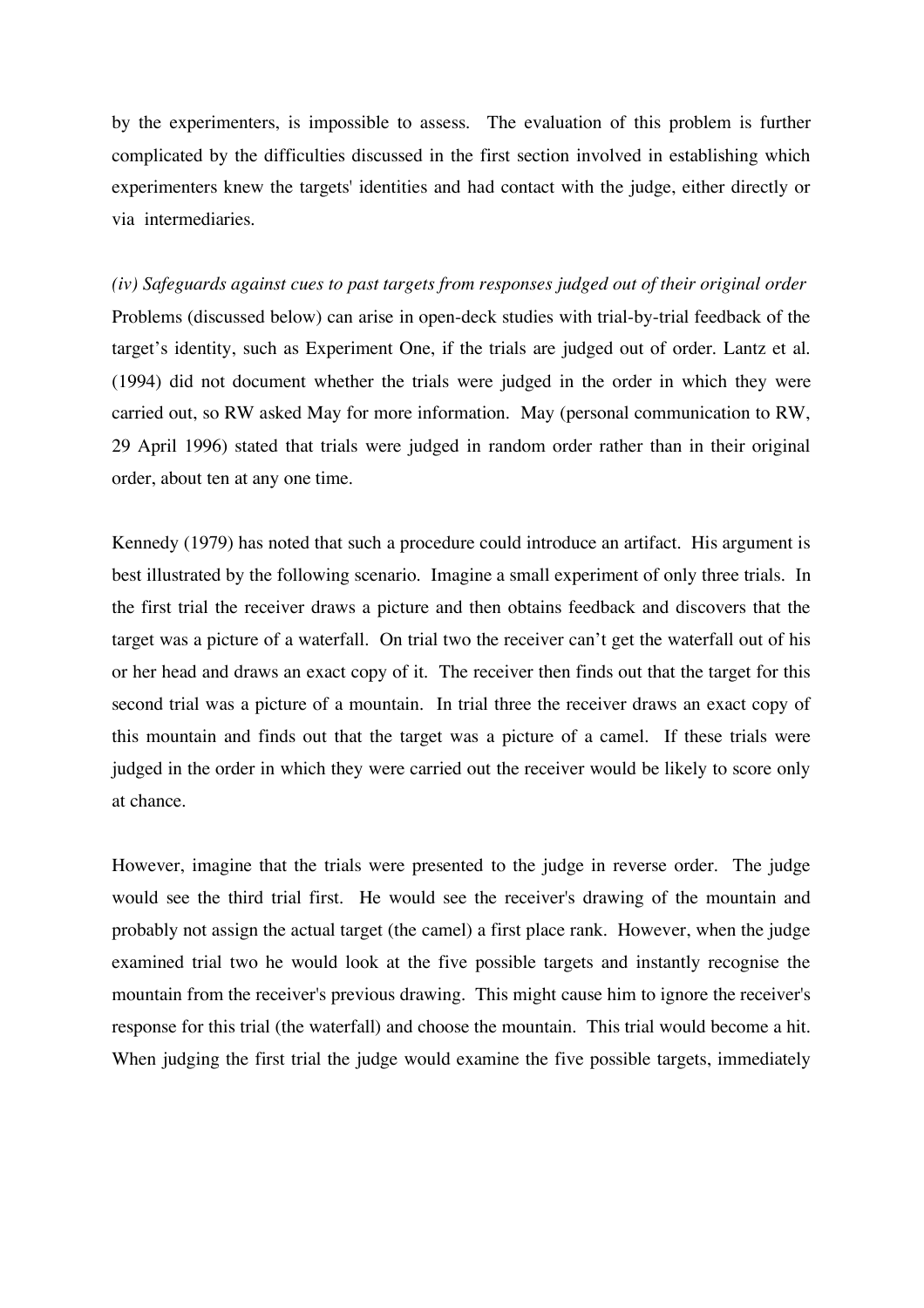recognise the waterfall from the receiver's drawing in the previously judged trials and choose the correct target. Again, this would become a hit.

In short, if receivers include elements of previous targets in their drawings on later trials, and the trials are judged out of their original order, the judge could pick up cues to the targets used in earlier trials from responses made in later trials. In this fictional example, the cues would have been so glaring that the judge would have seen what was happening and would have alerted the other experimenters to the problem. However, in a real, rather than fictional experiment the cues are likely to be less glaring and less likely to alert a judge to their nature. Thus, May could have been exposed to such cues and have been influenced by them without realising what they were. Although the trials that May judged were in random, rather than exact reverse order, quite a few trials in the study will have been judged before trials that actually took place earlier. Because of this problem, Kennedy (1979) recommended that whenever receivers are given trial-by-trial feedback, trials should be judged in the order in which they were carried out.

## **Discussion**

To properly assess any experiment it is important to be able to accurately reconstruct its protocol. Unfortunately, the written sources describing Experiment One (Lantz et al, 1994; May and Lantz, 1991) do not contain information about several key aspects of the experiment's procedure. For example, they do not describe whether anyone who knew the identity of the target came into contact with the receivers' responses, how much contact the experimenters) had with the judge, whether May judged from the original responses or the faxes and whether the trials were judged in order. The Hyman/Honorton joint communiqué recommended that research analysts should be able to reconstruct experimental procedures from the descriptions provided in written reports (Hyman & Honorton, 1986, p.360). Future research should concentrate on developing strategies which would help parapsychologists provide a more complete, unambiguous and reliable description of their studies.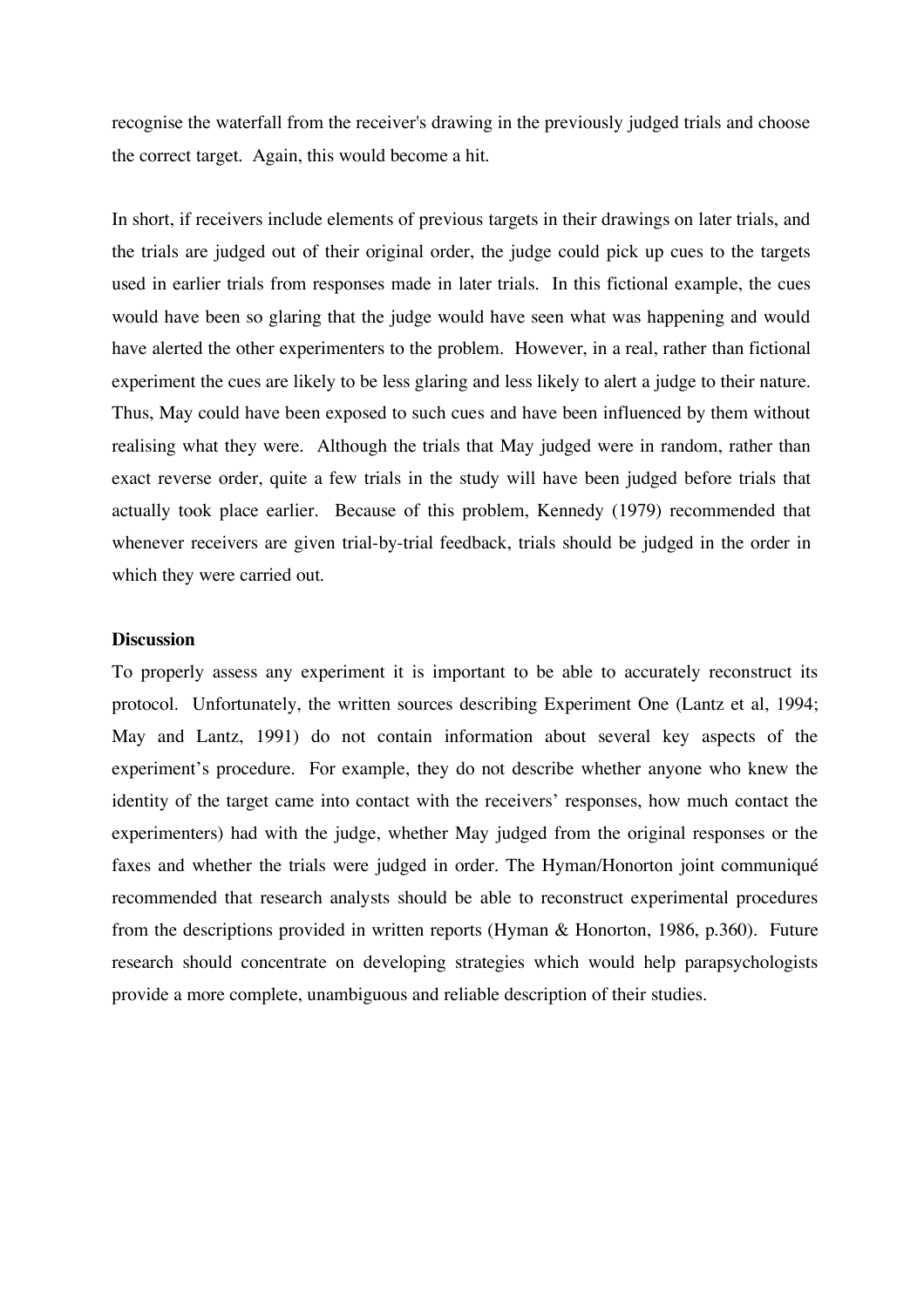Second, as the written reports did not provide very much information about certain aspects of the experiment, it was necessary to try to reconstruct the protocol on the basis of the experimenters' memories. The information provided by these individuals proved extremely valuable and the authors are indebted to the experimenters for taking the time to make these details available. However, the experiment took place four years ago and was only one of six remote viewing experiments conducted by the research team. As such, it is perhaps not surprising that these individuals had problems remembering all of the details needed to fully reconstruct the experiment. For example, May presented several versions of how many experimenters were involved in the study and their roles at SAIC. May also first thought that he judged from the original responses, only to later report that he had actually used the faxes. This further emphasises the need for investigators to make accurate records of studies when they happen, rather than having to depend upon their own memories (which are more likely to be influenced by the effects of bias and difficulties of recall) at a later date.

Third, when the reporting deficiencies discussed above were resolved, two potential pathways for sensory leakage remained. The first concerned the possibility of sensory leakage from experimenters to judge, the second arose through the trials being judged out of order. Such possible sourses of leakage are not trivial - the outcome of the experiment as a whole, and even of its most successful subgroup of trials, is not statistically sufficiently robust that any of these possible flaws appear unlikely as explanations of the results.

Fourth, all of the opportunities for sensory cueing that we have identified involve some form of information leakage from non-blind personnel to the judge. This raises the question of whether rejudging under blind conditions could answer the question of whether the flaws we have described did, in fact, contribute to the study's outcome. Such a reanalysis may be possible, but would have to be very carefully thought out. One possibility, suggested by two anonymous referees of this paper, would involve having someone who is blind to the targets copy the viewers drawings (not including any smudges or other possible handling cues) onto new response sheets, and then having these blind judged in the original order .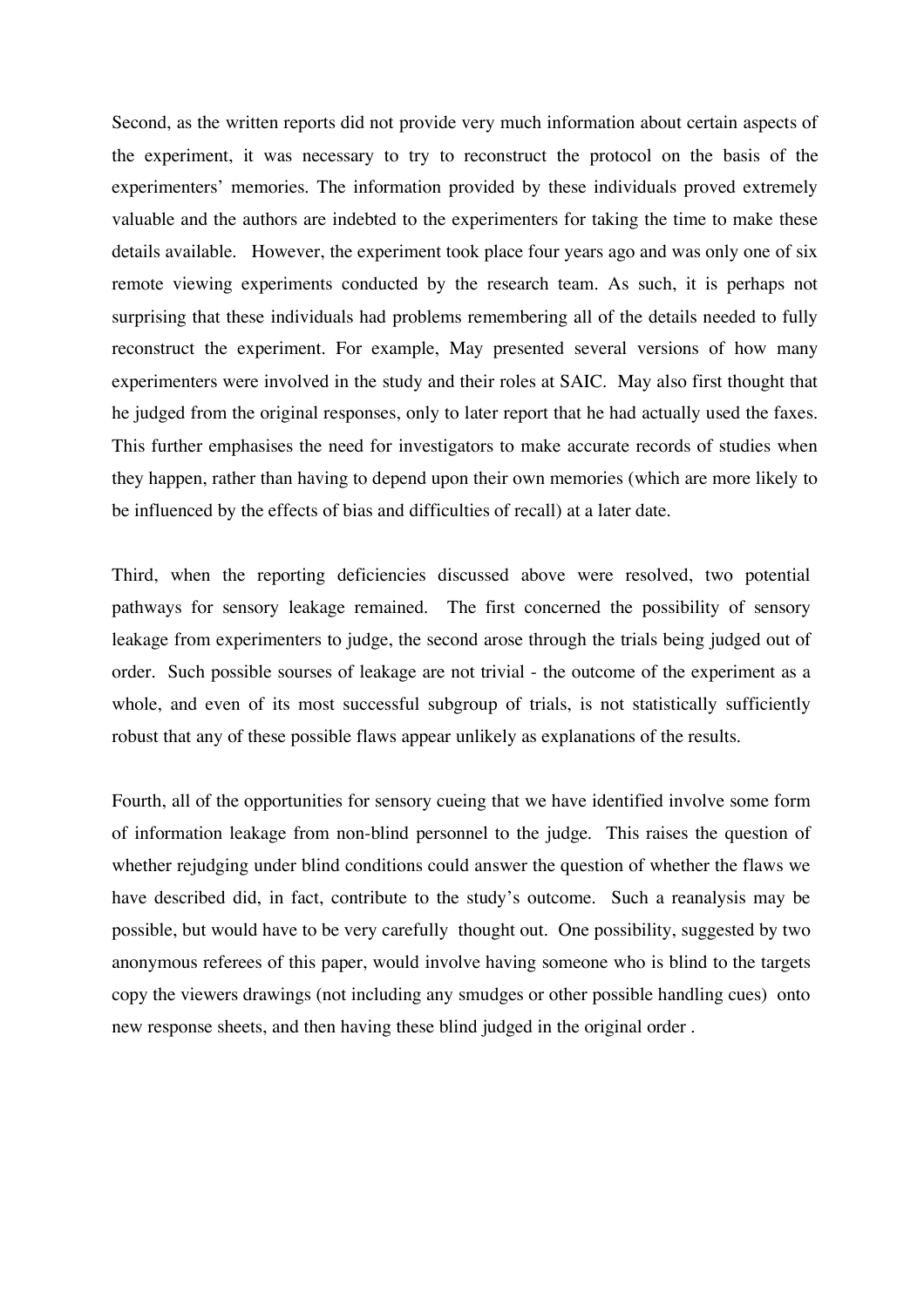Fifth, the question arises as to why this experiment was poorly recorded and incorporated design flaws that had been discussed in the literature before the SAIC research began (Milton & Wiseman, 1997). This is not an easy question to answer. The research program was a relatively costly one. It was not the first set of remote viewing studies conducted by this laboratory - indeed, it built upon a previous set of studies that had been criticised on grounds of sensory leakage [see Footnote 1]. Also, the experiment had been endorsed by a 'Scientitfic Oversight Committee' prior to being carried out. All of these factors should have led to a properly conducted and well written up experiment.

Sixth, the AIR assessors state that they often had to rely upon the May's memory for details concerning important aspects of the SAIC experiments (Utts, 1995a). This is worrying, given that May's initial answers to many of RW's questions were incorrect. For example, May inaccurately recalled the role of the SAIC personal in the experiment and whether he judged from the original responses or the faxes. This problem is reflected in the fact that many of the procedural details presented in the AIR report are, according to May's latest recall, incorrect. For example, Utts stated that May had no contact with the Lantz and implied that May judged the origianl responses sent to SAIC. May now claims that neither are true. In addition, this critique has demonstrated that the AIR assessors missed two flaws in the experimental design.

It is important to place this re-analysis in perspective. Compared to many other published free-response ESP studies, Experiment One is not badly conducted. It is not uncommon, for example, for independent judges to judge receivers' responses out of their original order or for authors not to describe any precautions against contact between non-blind experimenters and judges. Indeed, Experiment One includes safeguards by no means always reported by other studies. For example, the statistical analyses to be carried out were described as having been prespecified in advance of the experiment and the large distances between sender and receiver make it unlikely that there would have been any sensory leakage between them during the experimental session (something not always clear in other experimental reports when researchers attempt to convey details of the layout and construction of their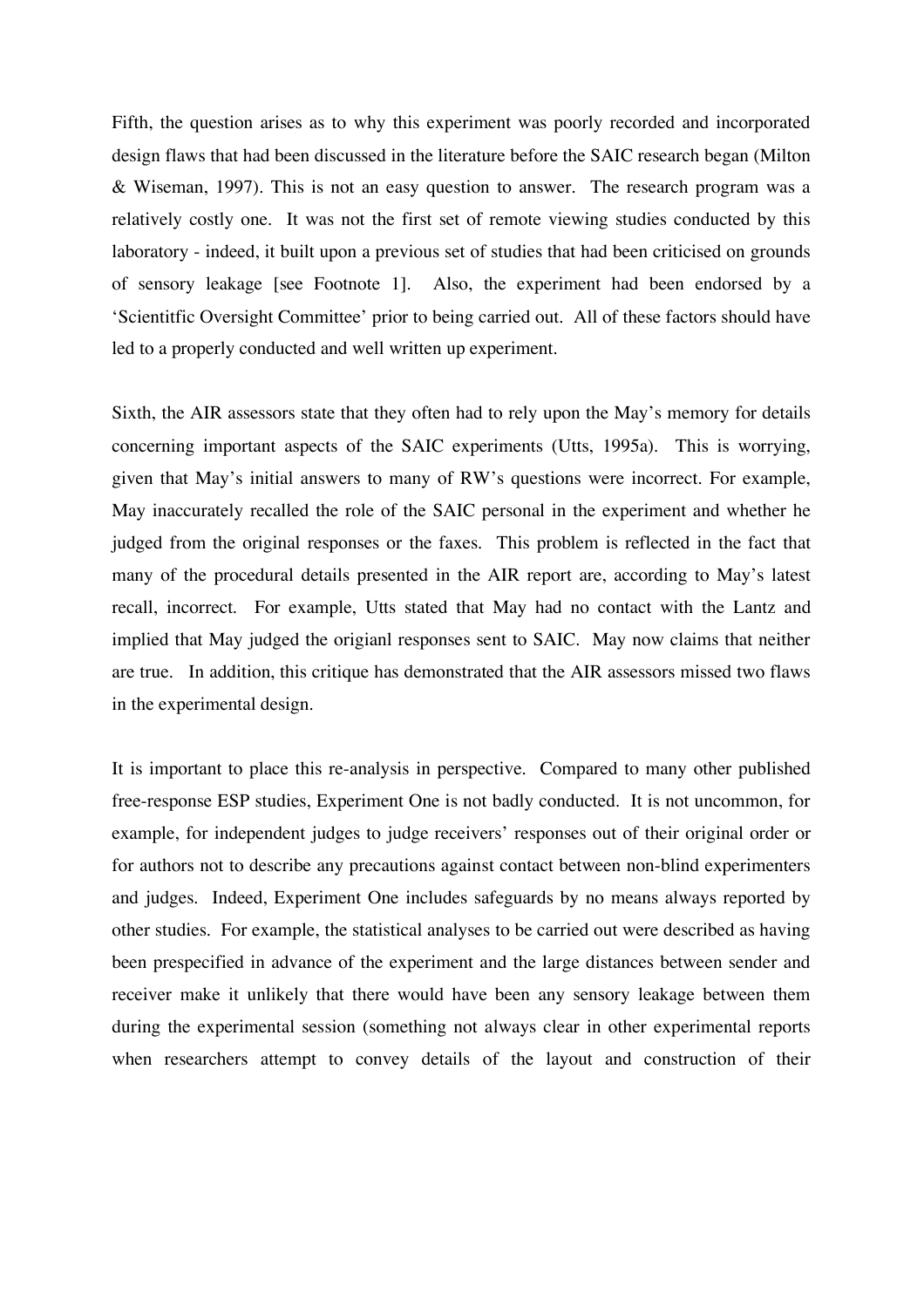laboratories that should rule out sensory cues). Experiment One has only attracted the level of detailed critique it has received here because of the strong and very public claims made for its success and methodological rigour, not because it appeared particularly weak.

Although we may differ in our evaluations of the SAIC work, nevertheless the SAIC experimenters and the present authors all share the same goal of wanting to determine whether it is possible to show empirical evidence for a remote viewing effect under conditions that rule out information leakage. Through their co-operation, the SAIC team have contributed to the process of refining remote viewing methodology so that researchers who attempt to replicate their work can avoid the problems that they encountered. If their results do in fact reflect a genuine remote viewing effect, they have also given those researchers a head start in achieving success in their studies, by means of their processoriented approach. Just as a collaborative critique of ESP ganzfeld studies (Hyman & Honorton, 1986) helped to raise standards of experimental conduct and reporting in that area of research, we hope that the joint effort reported here will have a similar effect for the future remote viewing studies that are bound to follow.

### **References**

Akers, C. (1984). Methodological criticisms of parapsychology. In S. Krippner (Ed.), *Advances in parapsychological research 4* (pp.112-164). New York: Plenum Press.

Hyman, R. (1995a). Evaluation of the program on anomalous mental phenomena, In M.D. Mumford, A.M. Rose and D.A. Goslin. *An evaluation of remote viewing: Research and Applications* (pp 3.43-3.78). Prepared by The American Institutes for Research.

Hyman, R. (1995b). Evaluation of the program on anomalous mental phenomena. *Journal of Parapsychology*, *59(4)*, 321-351.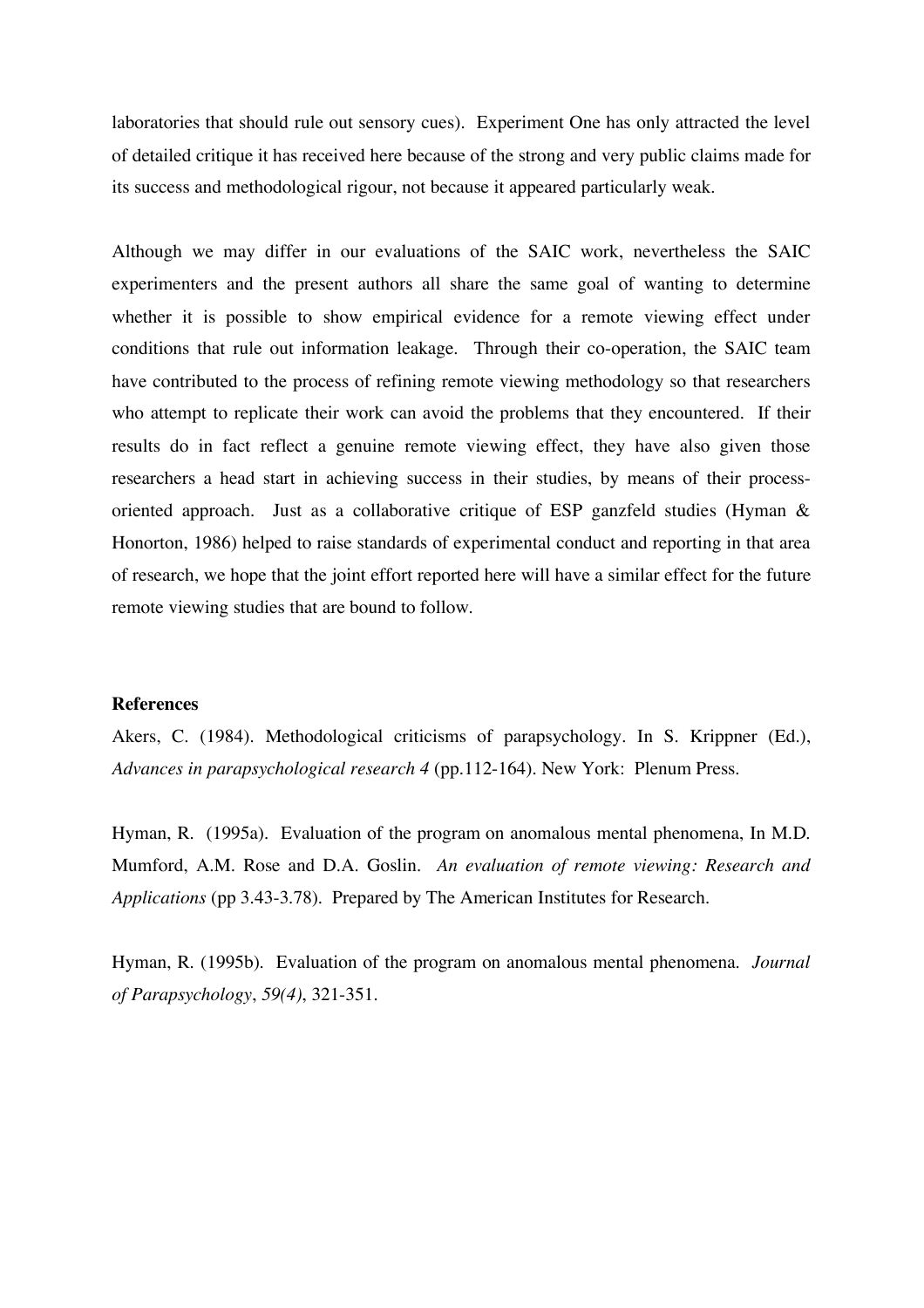Hyman, R. (1996). Evaluation of the program on anomalous mental phenomena. *Journal of Scientific Exploration, 10(1)*, 31-58.

Hyman, R. and Honorton, C. (1986). A joint communiqué: The psi ganzfeld controversy. *Journal of Parapsychology*, *50*, 350-364.

Kennedy, J.E. (1979). More on methodological issues in free-response psi experiments. *Journal of the American Society for Psychical Research*, *73*, 395-401.

Lantz, N.D., Luke, W.L. and May, E.C. (1994). Target and sender dependencies in anomalous cognition experiments. *Journal of Parapsychology*, *58*, 285-302.

Marks, D. and Kammann, R. (1980). *The Psychology of the Psychic.* Buffa, USA: Prometheus Books.

Marks, D. (1981a). On the review of The Psychology of the Psychic: a reply to Dr Morris. *Journal of the American Society for Psychical Research*, *75*, 197-203.

Marks, D. (1981b). Sensory cues invalidate remote viewing experiments. *Nature*, *292*, 177.

May, E.C. and Lantz, N.D. (1991). *Target and sender dependencies in anomalous cognition: Report submitted to The Scientific Oversight Committee.* Science Applications International Corporation.

Milton, J. (1993). A meta-analysis of waking state of consciousness, free response ESP studies. In *The Parapsychological Association 36th Annual Convention: Proceedings of presented papers*, pp. 87-104.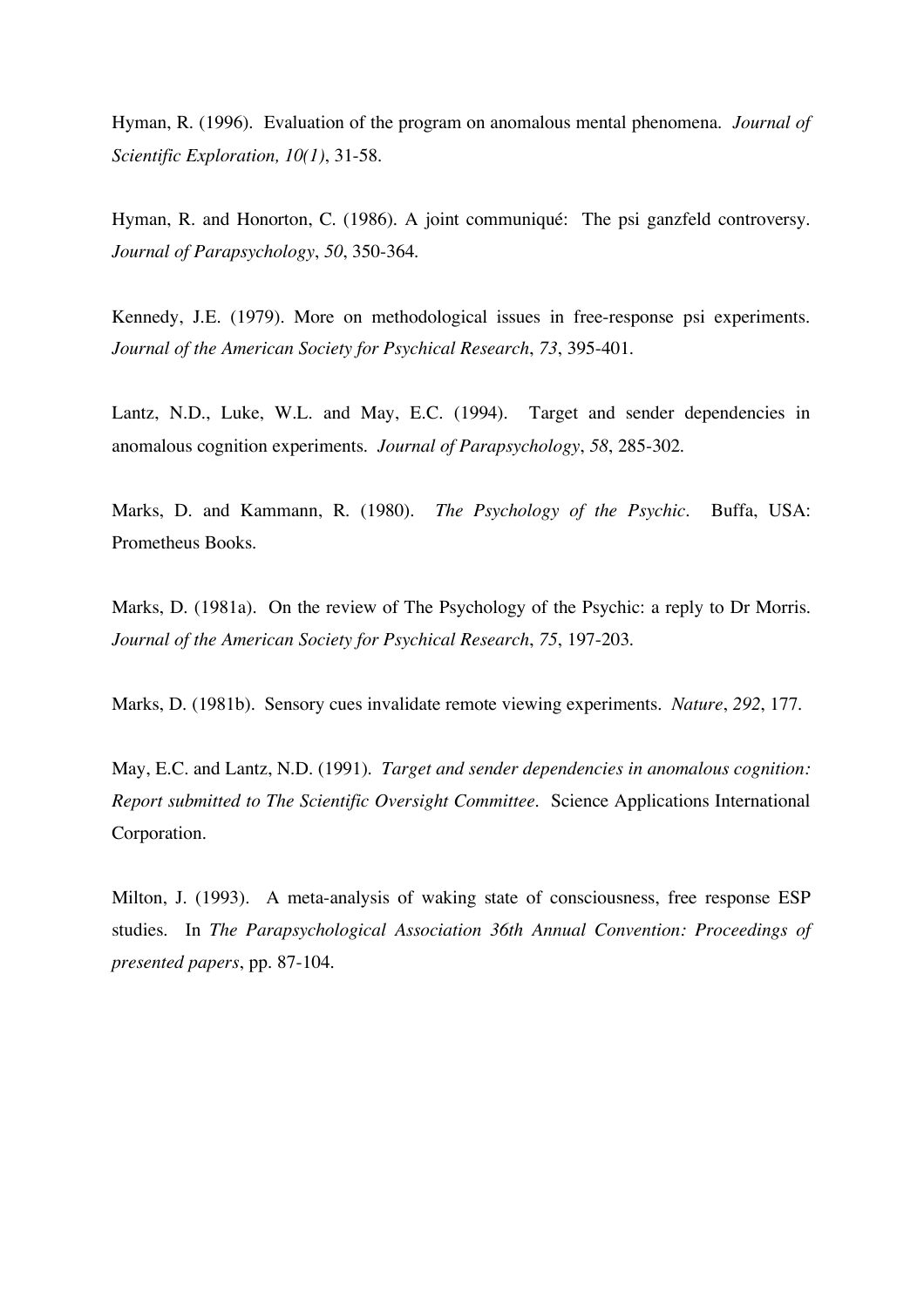Milton, J. (1995). Issues in the adoption of methodological safeguards in parapsychology experiments. In *The Parapsychological Association 38th Annual Convention: Proceedings of presented papers. ppxx-xx.*

Milton, J. and Wiseman, R.J. (1997). *Guidelines for research into extrasensory perception.* Hatfield, UK: University of Hertfordshire Press.

Morris, R.L. (1986). What psi is not: The necessity for experiments. In H.L. Edge, R.L. Morris, J. Palmer and J.H. Rush (Eds.), *Foundations of parapsychology: Exploring the boundaries of human capability* (pp.70-110). Boston: Routledge and Kegan Paul.

Morris, R.L. (1980). Some comments on the assessment of parapsychological studies: a review of The Psychology of the Psychic by D. Marks and R. Kammann, *Journal of the American Society for Psychical Research*, *74*, 425-43.

Mumford, M.D., Rose, A.M. and Goslin, D.A. (1995). *An evaluation of remote viewing: Research and Applications.* Prepared by The American Institutes for Research.

Puthoff, H. and Targ, R. (1981). Rebuttal of criticisms of remote viewing experiments, *Nature*, *292*, 388.

Rosenthal, R. and Rubin, D.B. (1978). Interpersonal expectancy effects: The first 345 studies. *The Behavioral and Brain Sciences, 3*, 377-386.

Solfvin, G.F., Kelly, E.F., & Burdick, D.S. (1978). Some new methods of analysis for preferential-ranking data. *Journal of the Society for Psychical Research*, *72*, 93-109.

Targ, R. and Puthoff, H. (1974). Information transmission under conditions of sensory shielding. *Nature, 252*, 602-607.